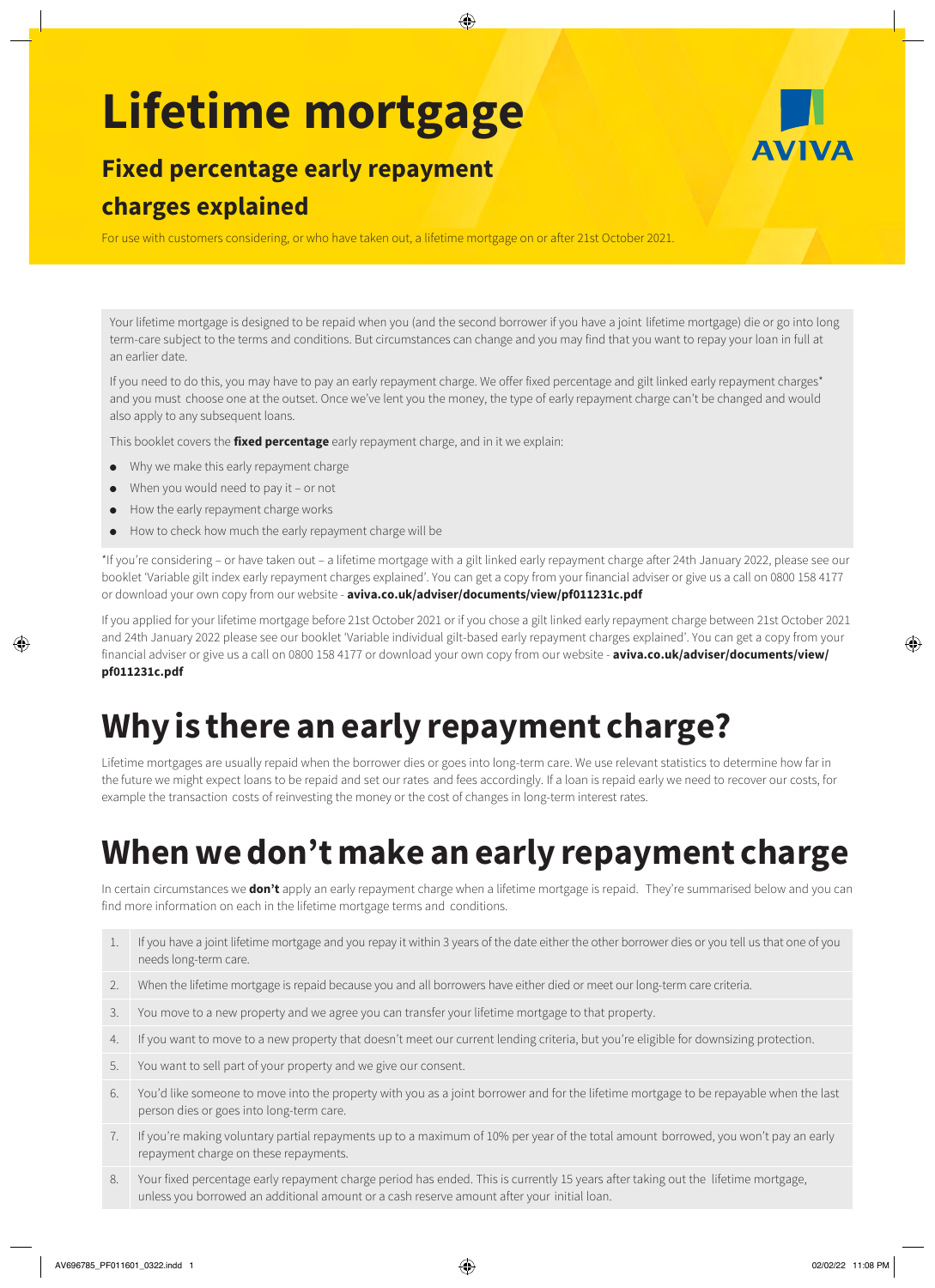# **How the fixed percentage early repayment charge works**

The early repayment charge is a fixed percentage of the loan, including interest accrued up to the date of repayment. The percentage depends on how long you've had your loan. You can see our current early repayment charges in the table below.

**Please note**: The early repayment charges in the table are for illustration only. See your Key Features Illustration offer document for the fixed percentage early repayment charges that apply to your loan(s).

**Subsequent loans:** If, after taking out your initial loan, you apply for additional borrowing or take withdrawals from your cash reserve, the early repayment charge percentage for those would depend on how long you've held each individual loan. You'll get an offer document for additional borrowing and a confirmation letter and statement for a withdrawal from a cash reserve. You should check the early repayment charge percentage for each as they could be different for different loans.

| Year loan is repaid | Early repayment charge (percentage of loan plus added interest) |
|---------------------|-----------------------------------------------------------------|
| 1                   | 9%                                                              |
| 2                   | 9%                                                              |
| $\mathsf 3$         | 8%                                                              |
| $\overline{4}$      | 7%                                                              |
| 5                   | 6%                                                              |
| 6                   | 5%                                                              |
| $\overline{7}$      | 4%                                                              |
| 8                   | 3%                                                              |
| 9                   | 2%                                                              |
| Years 10 to 15      | 1%                                                              |
| Year 16 or later    | 0%                                                              |

When you first take out your loan, you are in Year 1. So, for example, if the completion date of your loan was in November 2021 and in May 2025 you wanted to repay the lifetime mortgage, you would have had the loan for over three years and now be in Year 4. You would need to pay an early repayment charge of 7% on top of the balance of the loan itself.

If you had later withdrawn an amount from your cash reserve, a different early repayment charge would apply to that amount. Say you withdrew £5,000 in December 2022, by May 2025 that loan would be in Year 3 (as you've had it for over two years) and the early repayment charge on it would be 8%. So, to repay your lifetime mortgage in full in May 2025 you would need to pay the total of both early repayment charges, as well as the balance of the loans.

### **How to check what the early repayment charge will be**

If you're considering repaying your lifetime mortgage early, you can find out if an early repayment charge applies and how much you would need to pay in a number of ways:

- Online with **MyAviva**. Your current early repayment charge is shown at all times, alongside other ways you can manage your lifetime mortgage online. To register for My Aviva go to **[direct.aviva.co.uk](http://www.direct.aviva.co.uk)**
- Call us on **0800 158 4177** to ask for an early repayment charge quote.
- Take a look at your most recent **annual statement** for details of what the early repayment charge was at the statement date. It will have changed since then as interest will have been added, but it's a quick way to get an idea of what you'd need to pay.
- If you like you can **work out the early repayment charge yourself**. We show how to do it in the next section of this guide.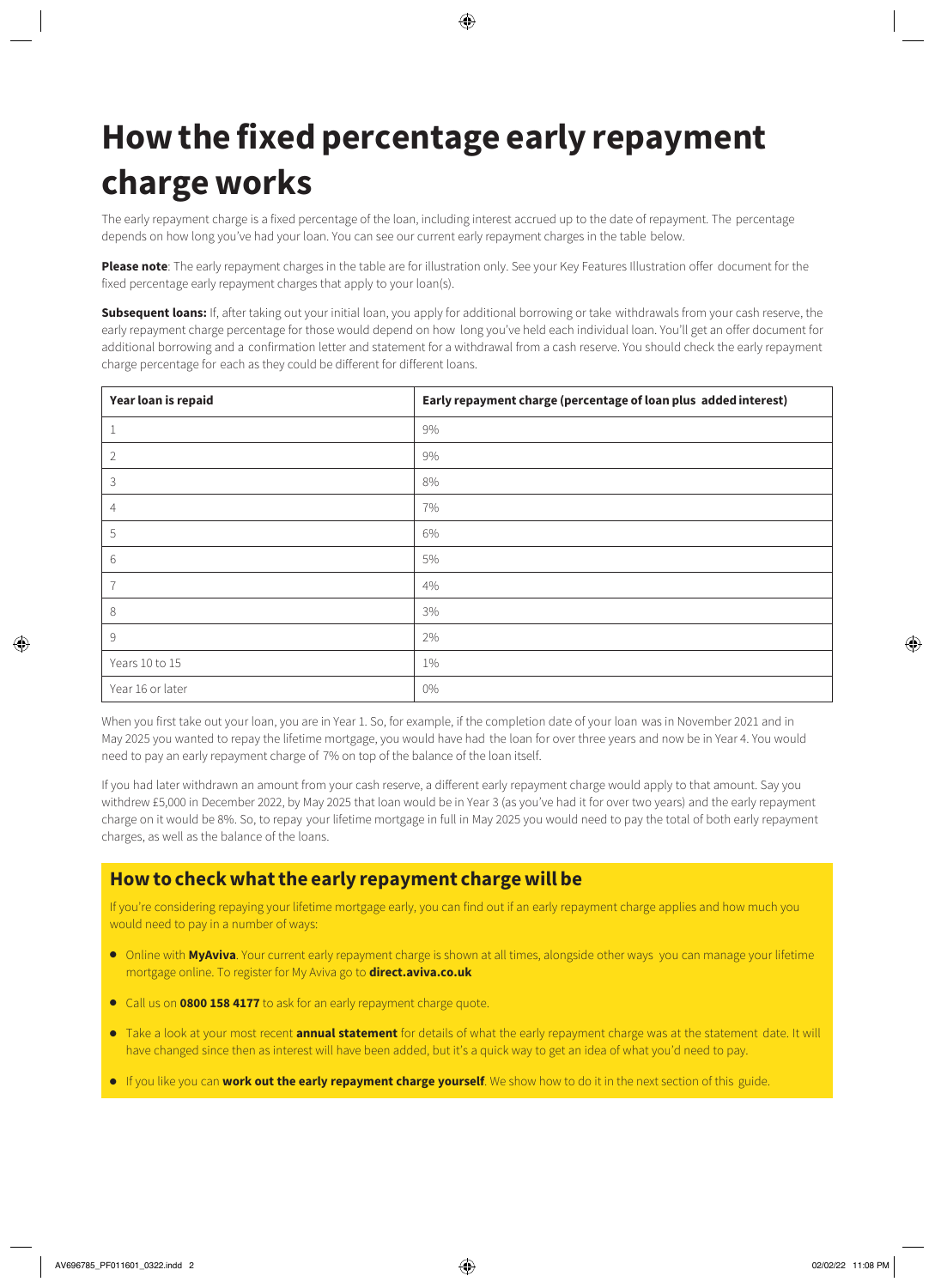# **Work out your early repayment charge in 5 steps**

To work out your early repayment charge you'll need:

- **Your latest annual statement**
- **Key Facts Illustration offer document**  if you have more than one loan you'll need the offer document for each loan.
- ● **Cash reserve withdrawal letter and statement**  if your lifetime mortgage has a cash reserve and you have withdrawn an amount(s) from it you'll need the letter and statement for each withdrawal.
- ● **Completion letter**  if you have more than one loan you'll need the letter for each loan. If you can't find your completion letter, call us on 0800 158 4177.

#### **Step 1 - Check the amount owed shown in your latest annual statement**

● Check your latest annual statement and make a note of the total amount you owed at the statement date. That's the amount you've borrowed including any interest added to that date.

#### **Step 2 - Calculate the daily interest from your latest annual statement**

- You also need to take account of the interest added from the date of the statement to the date you plan to make the early repayment.
- Work out the daily interest charge by first multiplying the amount owed in Step 1 by the interest rate (also shown on your statement) to get the annual interest. Divide the answer by 365 to get the daily interest amount.
- Then work out the number of days from the statement date to your planned repayment date to see how many days' interest need to be added. In summary:

Daily interest charge = (Total amount owed x Interest rate) / 365

Interest since most recent statement = Daily interest amount x Number of days since statement

#### **Step 3 - Check how many years you've had your loan**

● Check the completion date on your completion letter so you know how many years you've had your loan.

**NOTE** – If you have more than one loan you'll need the completion letter for each loan.

#### **Step 4 - Check the early repayment charge percentage**

● Using the fixed percentage early repayment charges table from your Key Facts Illustration offer document, check the early repayment charge percentage for the number of years you've have had your loan from Step 3. (You need to use the Key Facts Illustration as the early repayment charge percentages when you took out your mortgage may have been different to those shown in this guide.)

**NOTE** – If you have more than one loan you'll need the offer document and/or cash reserve withdrawal letter and statement for each loan.

#### **Step 5 - Calculate the early repayment charge**

- Add the amount you owed at your last statement date (Step 1) to the interest added (Step 2).
- Multiply the total by the early repayment charge percentages (Step 4).
- This will tell you the early repayment charge that would apply on your planned early repayment date.

Early repayment charge =

Loan balance [Amount owed on statement (*Step 1*) + Interest (*Step 2*)] x Early repayment charge percentage (Step 4)

**NOTE** – If you have more than one loan you'll need to do this calculation for each loan.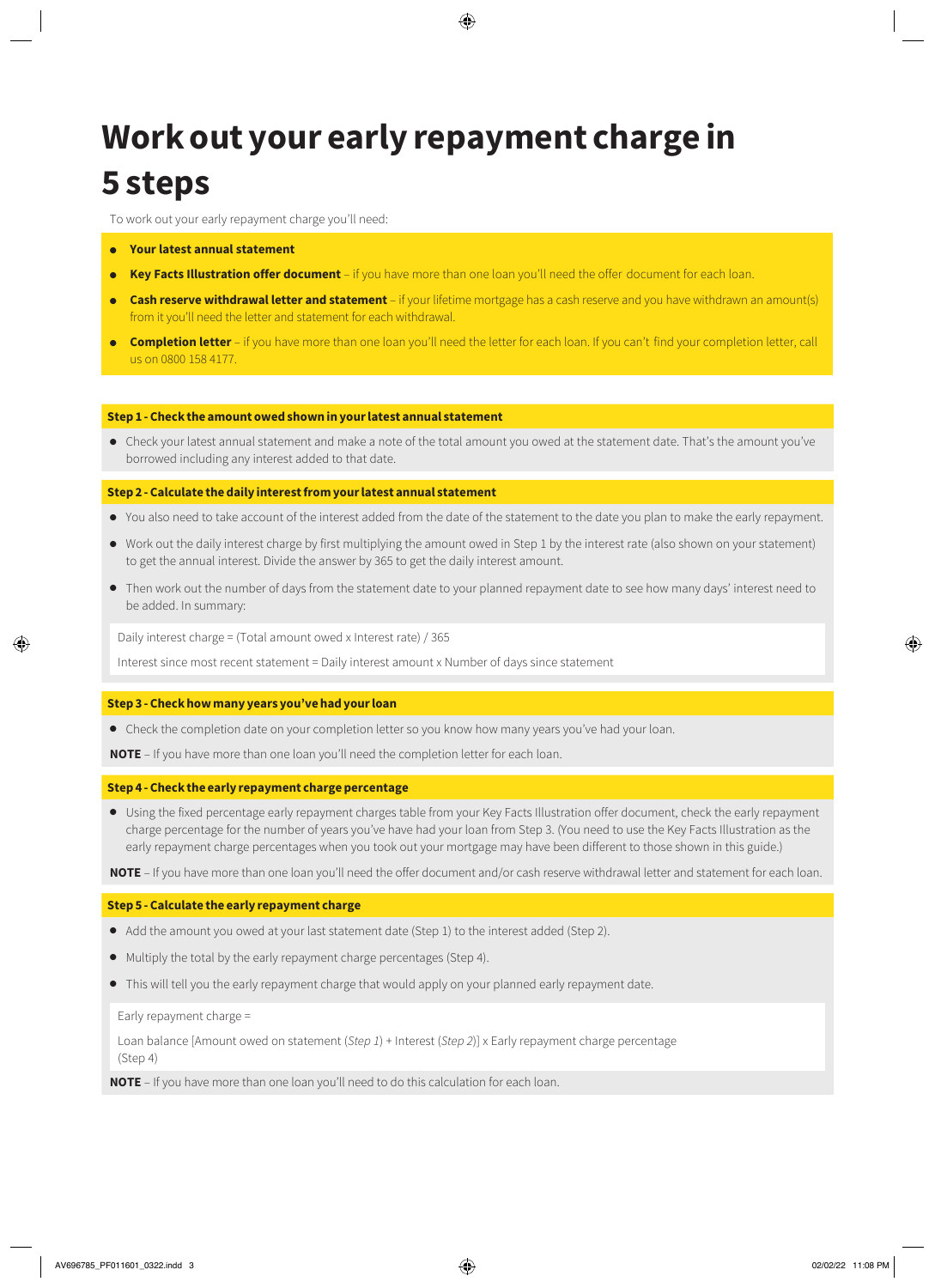# **Examples**

To help you work out your early repayment charge we've included two examples.

- See Example 1 below if you've only borrowed your initial loan amount
- Use Example 2 on page 6 if you've taken out more than one loan, for example additional borrowing or cash reserve release since your initial loan

### **Example 1 – one loan**

You took out a lifetime mortgage with an initial loan for £77,000 on 5 May 2020 and haven't made any further borrowing since that date. You would like to calculate the early repayment charge on 1 October 2021.

#### **Step 1 – Check the amount owed shown in your latest annual statement**

Make a note of the total amount you owe, and the interest rate

| <b>Your plan summary</b> | This is a breakdown of your lifetime mortgage, between 5 May 2020 and 4 May 2021 |                                 |              |  |
|--------------------------|----------------------------------------------------------------------------------|---------------------------------|--------------|--|
|                          | Date                                                                             | Description                     | Amount $(f)$ |  |
|                          | 5 May 2020                                                                       | Amount Borrowed                 | 77,000.00    |  |
|                          | 4 May 2021                                                                       | Fixed interest charged at 4.03% | 3,103.09     |  |
|                          | Total amount you owe on 4 May 2021                                               |                                 | £80,103.09   |  |

**Step 2 – Calculate the daily interest from your latest annual statement**

- Anniversary date: **5 May 2021**
- Repayment date: **1 October 2021**
- Total amount owed: **£80,103.09**
- Interest charge: **4.03%**

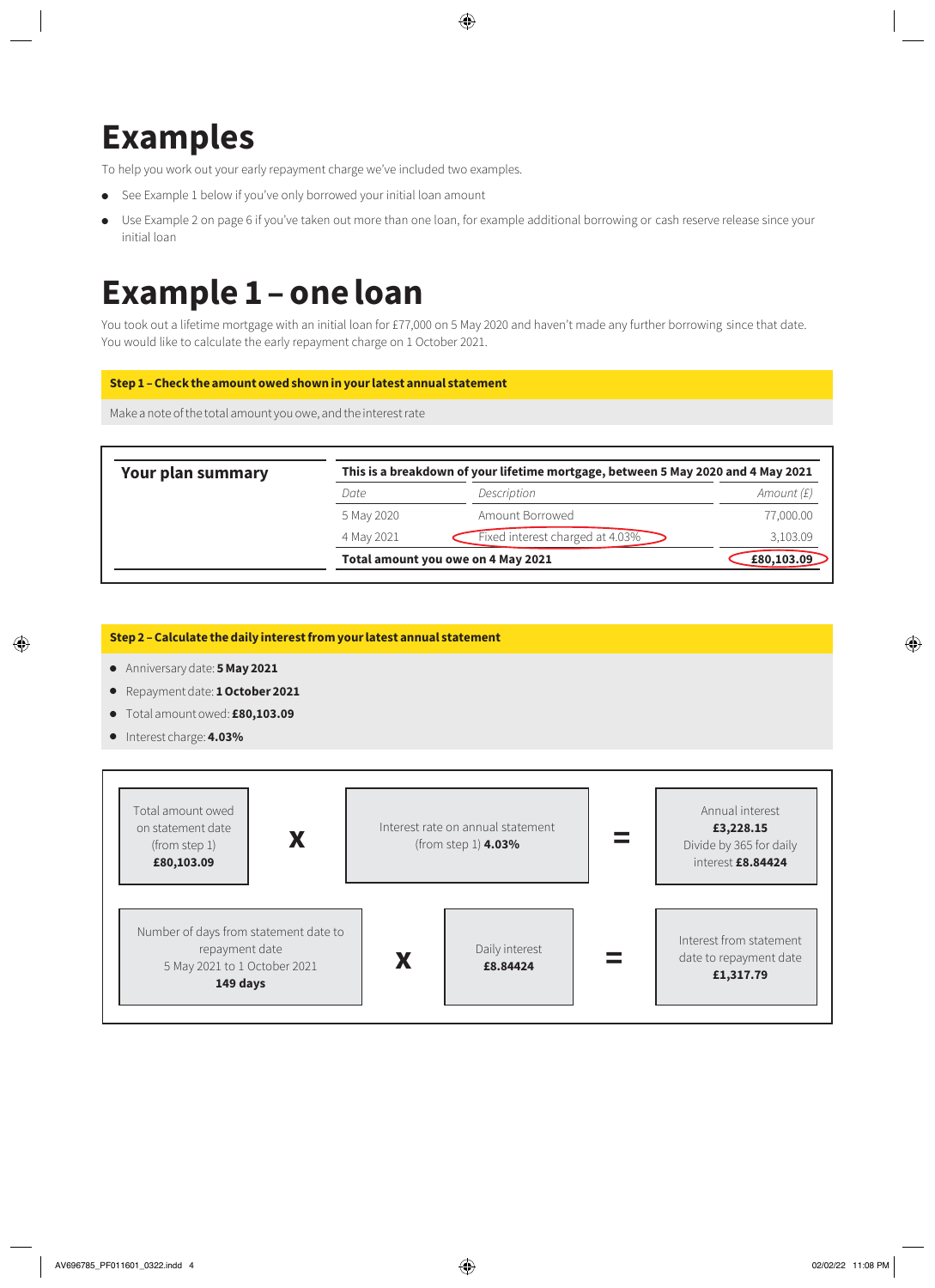#### **Step 3 – Check how many years you've had your loan**

#### ● Completion date: **5 May 2020**

Loan 1: held for 1 complete years so will be in **Year 2** on the repayment date of 1 October 2021

#### **Lifetime Mortgage – release of funds**

I am pleased to tell you that your loan has been issued.

The cash payment was paid to our legal adviser's account on 5th May 2020.

#### **Step 4 – Check the early repayment charge percentage**

● Year 2 percentage: **9%**

#### **13. What happens if you do not want this mortgage any more?**

#### **Early repayment charges**

Your lifetime mortgage is designed to be repaid when you (or both of you on a joint lifetime mortgage) have died or you meet the criteria for long-term care according to the terms and conditions. If you repay your lifetime mortgage in the first 15 years for any other reason, you may have to pay an early repayment charge.

We calculate the early repayment charge as a percentage of the total amount you have borrowed plus the total interest accrued up to the repayment date. The table below shows the charge that applies in the year you repay your lifetime mortgage.

| Year you repay your lifetime mortgage | % we'll charge |
|---------------------------------------|----------------|
| 1                                     | 9%             |
| $\overline{2}$                        | 9%             |
| 3                                     | 8%             |
| $\overline{4}$                        | 7%             |
| 5                                     | 6%             |
| 6                                     | 5%             |
| $\overline{7}$                        | 4%             |
| 8                                     | 3%             |
| 9                                     | 2%             |
| 10                                    | 1%             |
| 11                                    | 1%             |
| 12                                    | 1%             |
| 13                                    | $1\%$          |
| 14                                    | 1%             |
| 15                                    | 1%             |

If you repay your lifetime mortgage from year 16 onwards there is no charge.

#### **Step 5 – Calculate the early repayment charge**

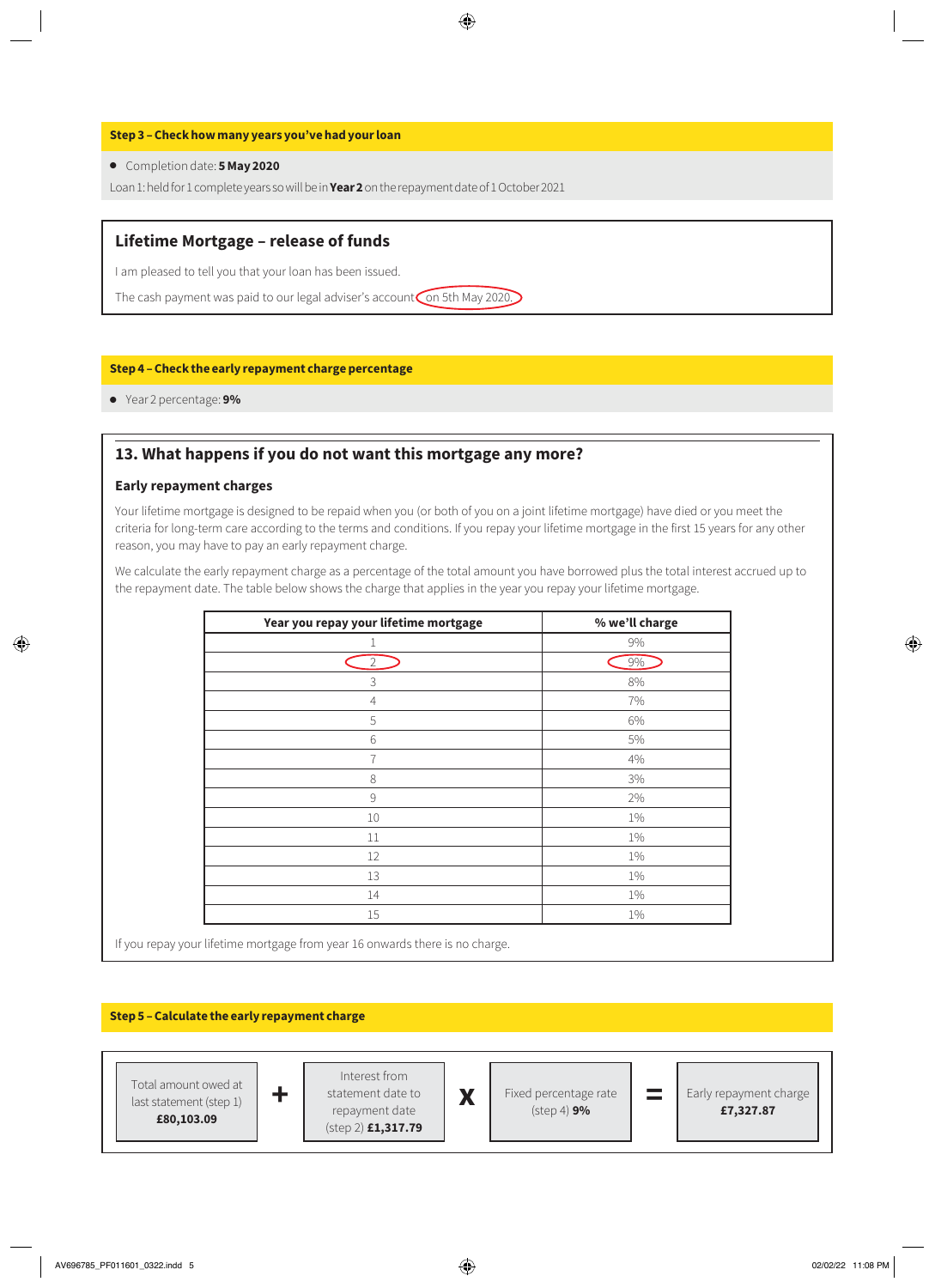# **Example 2 – more than one loan**

You took out a lifetime mortgage and have used it to borrow as follows:

- Main loan of £30,920 on 6 December 2017
- Additional borrowing of £18,870 on 26 February 2020

You would like to calculate the early repayment charge on 1 October 2021.

Each loan will need its own early repayment charge calculation, so you'll need the completion letters and early repayment charge tables for both the loans.

#### **Step 1 – Check the amount owed shown in your latest annual statement**

Make a note of the total amount you owe, and the interest rate for each loan

| <b>Your plan summary</b> | This is a breakdown each of your loans under your lifetime mortgage, between<br>6 December 2019 and 5 December 2020<br>The total amount you owe across all loans on 5 December 2020 is £51,545.36.<br>Initial Loan taken out on 6 December 2017 with a fixed interest rate of (3.89%) |                                                       |                  |            |
|--------------------------|---------------------------------------------------------------------------------------------------------------------------------------------------------------------------------------------------------------------------------------------------------------------------------------|-------------------------------------------------------|------------------|------------|
|                          |                                                                                                                                                                                                                                                                                       |                                                       |                  |            |
|                          | Date                                                                                                                                                                                                                                                                                  | Description                                           | $C$ redits $(E)$ | Debits (£) |
|                          | 6 December 2019                                                                                                                                                                                                                                                                       | Balance brought forward                               |                  | 30,890.58  |
|                          | 5 December 2020                                                                                                                                                                                                                                                                       | Interest charged                                      |                  | 1,201.64   |
|                          |                                                                                                                                                                                                                                                                                       | Total amount you owe for this loan on 5 December 2020 |                  | £32,092.22 |
|                          | Additional borrowing taken out on 26 February 2020 with a fixed interest rate of 5.40%                                                                                                                                                                                                |                                                       |                  |            |
|                          | Date                                                                                                                                                                                                                                                                                  | Description                                           | $C$ redits $(E)$ | Debits (£) |
|                          | 26 February 2020                                                                                                                                                                                                                                                                      | Amount Borrowed                                       |                  | 18,870.00  |
|                          | 15 April 2020                                                                                                                                                                                                                                                                         | Voluntary partial<br>repayment                        | 200.00           |            |
|                          | 5 December 2020                                                                                                                                                                                                                                                                       | Interest charged                                      |                  | 781.73     |
|                          |                                                                                                                                                                                                                                                                                       | Total amount you owe for this loan on 5 December 2020 |                  | £19,453.14 |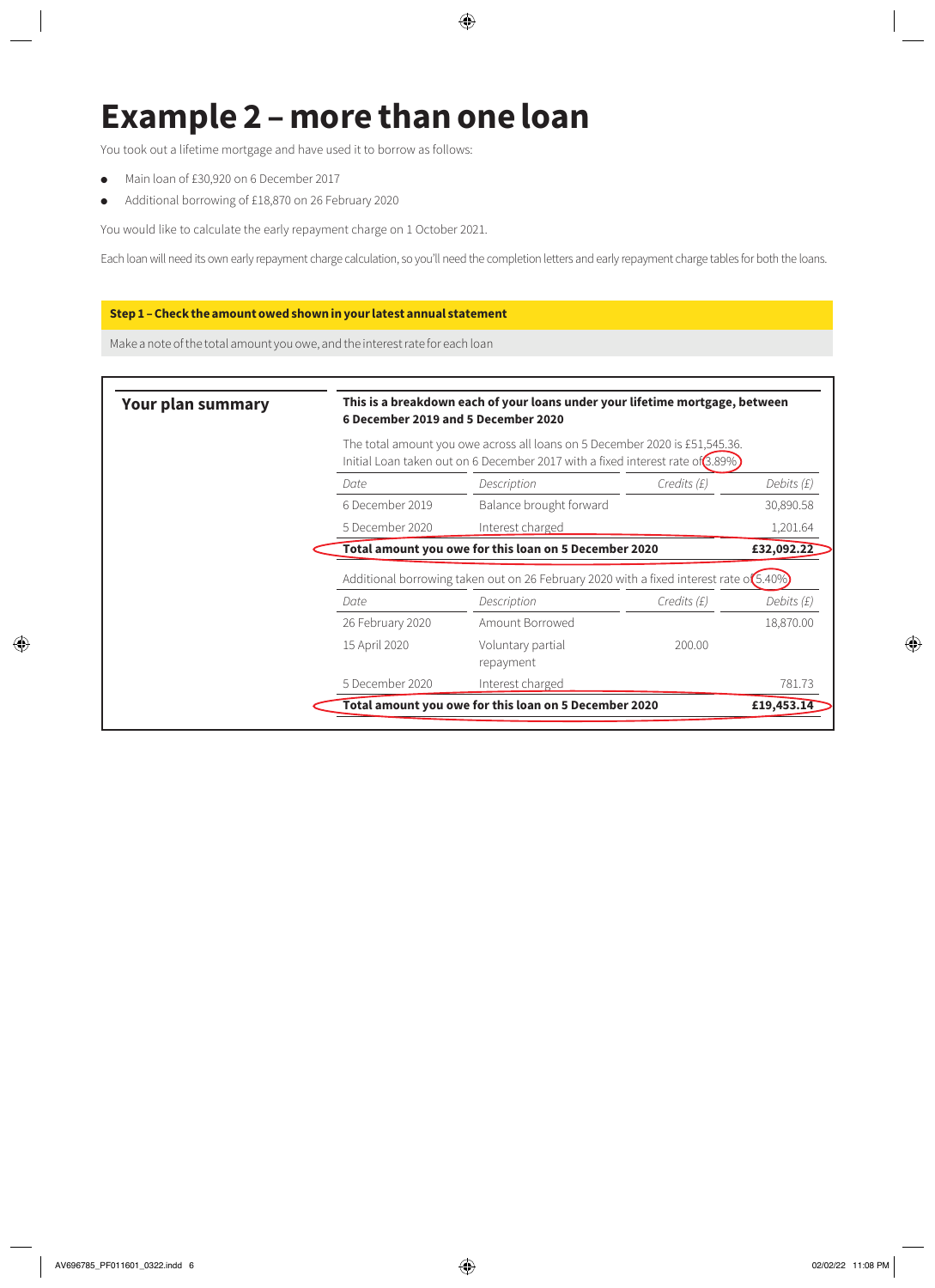#### **Step 2 – Calculate the daily interest from your latest annual statement**

- Anniversary date: **6 December 2020**
- Repayment date: **1 October 2021**

#### **Loan 1**

- Total amount owed: **£32,092.22**
- Interest charge: **3.89%**

#### **Loan 2**

- Total amount owed: **£19,453.14**
- Interest charge: **5.40%**

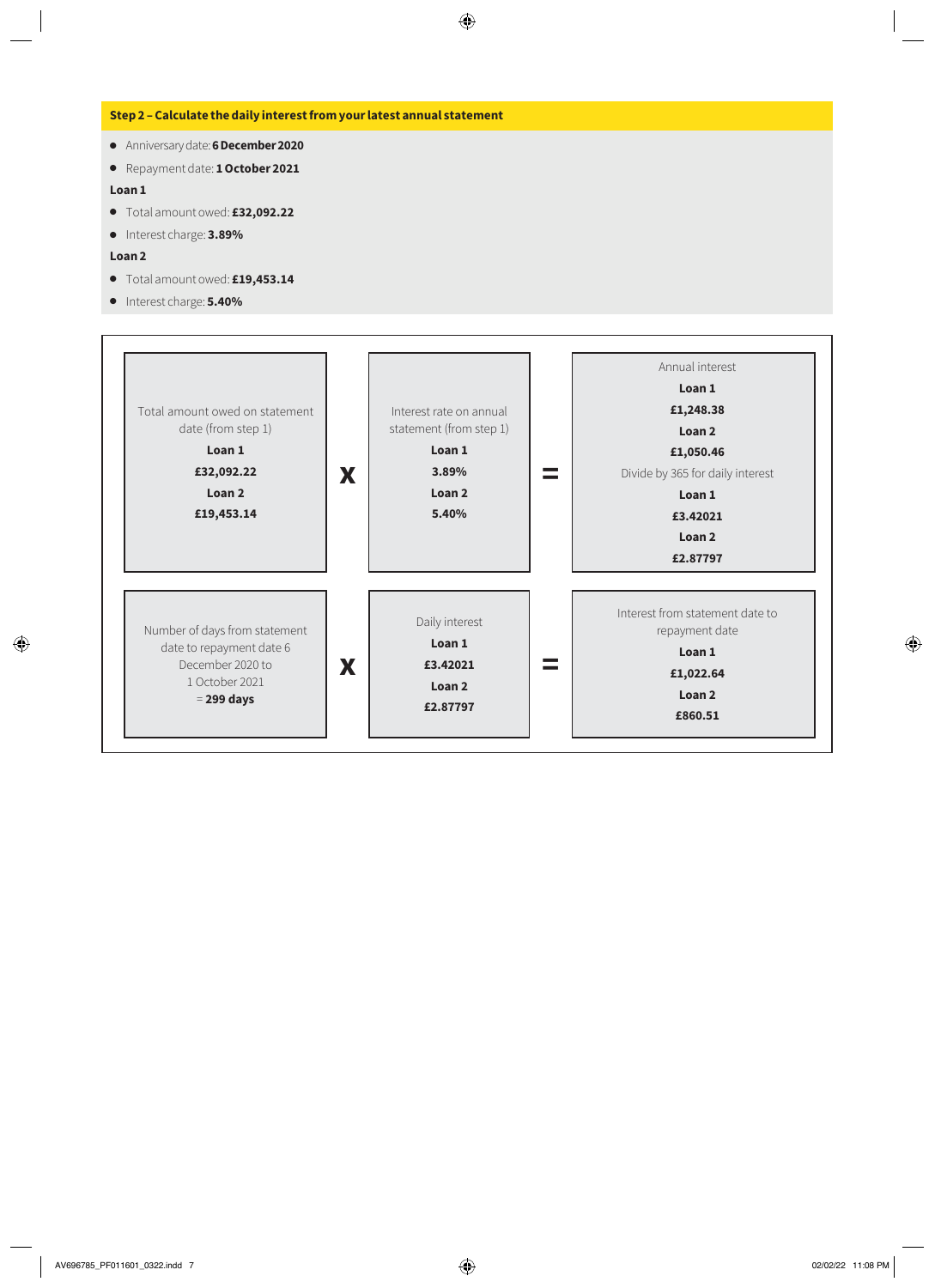#### **Step 3 – Check how many years you've had your loan**

#### **Loan 1**

● Completion date: **6 December 2017**

Loan 1 held for 3 complete years so will be in **Year 4** on the repayment date of 1 October 2021

#### **Loan 2**

● Completion date: **26 February 2020**

Loan 2 held for 1 complete year so will be in **Year 2** on the repayment date of 1 October 2021

#### **Lifetime Mortgage – release of funds**

I am pleased to tell you that your loan has been issued.

The cash payment was paid to our legal adviser's account on 6<sup>th</sup> December 2017.

Dear

#### **Additional Borrowing - Completion**

I am pleased to tell you that your additional borrowing has been issued on 26th February 2020.

#### **Step 4 – Check the early repayment charge percentage**

#### **Loan 1**

● Year 4 percentage: **7%**

#### **Loan 2**

● Year 2 percentage: **9%**

#### **13. What happens if you do not want this mortgage any more?**

#### **Early repayment charges**

Your lifetime mortgage is designed to be repaid when you (or both of you on a joint lifetime mortgage) have died or you meet the criteria for long-term care according to the terms and conditions. If you repay your lifetime mortgage in the first 15 years for any other reason, you may have to pay an early repayment charge.

We calculate the early repayment charge as a percentage of the total amount you have borrowed plus the total interest accrued up to the repayment date. The table below shows the charge that applies in the year you repay your lifetime mortgage.

| Year you repay your lifetime mortgage | % we'll charge |  |  |
|---------------------------------------|----------------|--|--|
|                                       | $9\%$          |  |  |
| 2                                     | 9%             |  |  |
| 3                                     | $8\%$          |  |  |
| 4                                     | 7%             |  |  |
| 5                                     | $6\%$          |  |  |
| 6                                     | 5%             |  |  |
| 7                                     | 4%             |  |  |
| 8                                     | 3%             |  |  |
| 9                                     | 2%             |  |  |
| 10                                    | 1%             |  |  |
| 11                                    | $1\%$          |  |  |
| 12                                    | $1\%$          |  |  |
| 13                                    | $1\%$          |  |  |
| 14                                    | $1\%$          |  |  |
| 15                                    | $1\%$          |  |  |

If you repay your lifetime mortgage from year 16 onwards there is no charge.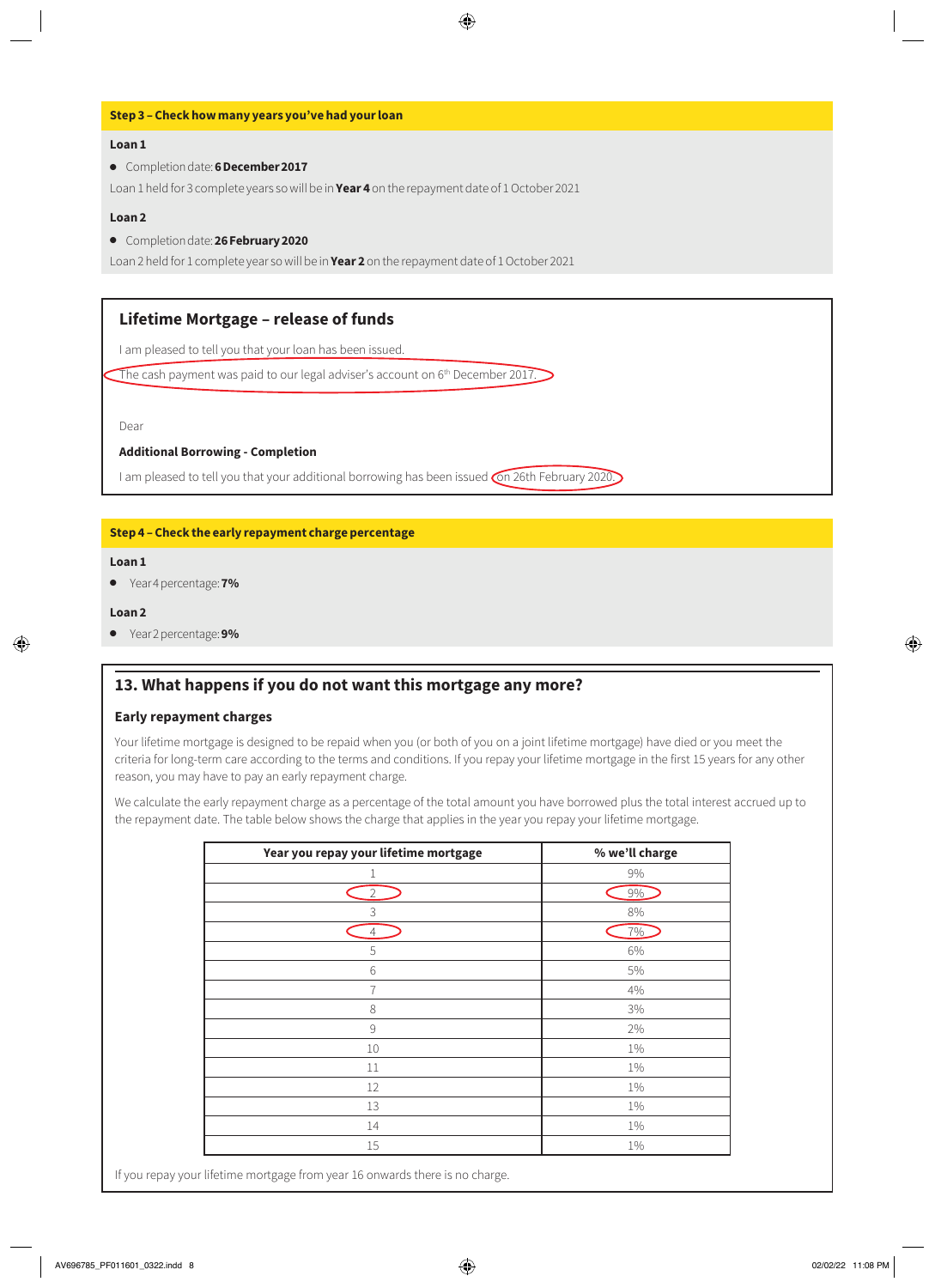

### **How to find out when your early repayment charge period ends**

Your completion letter will tell you when an early repayment charge will no longer apply. You can also find this information as follows:

- Call us on **0800 158 4177** and we'll be able to tell you.
- Online at **MyAviva**  use the 'Early repayment' tab and click on the heading 'How much will it cost to repay my loan early?' To register for My Aviva go to **[direct.aviva.co.uk](http://www.direct.aviva.co.uk)**
- In your **annual statement**. If you don't have your paper copy to hand, your statement is also available in MyAviva on the 'Documents' tab.

Remember, if you've borrowed more money since your initial loan, the end dates for the early repayment charge periods could be different for your different loans.